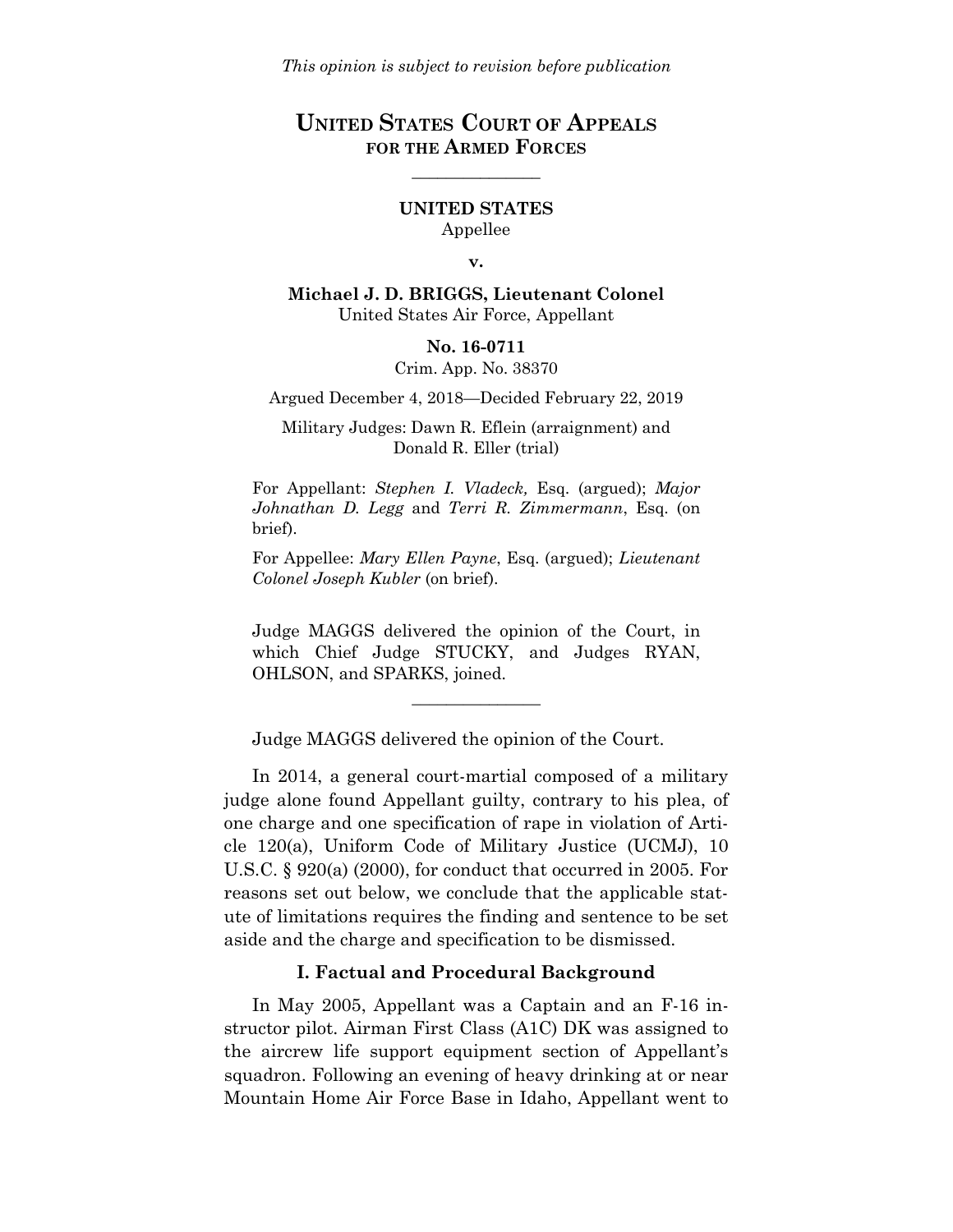A1C DK's room and forced her to have sex with him even though she said "no" and "stop" and tried to roll away. A1C DK did not immediately report the incident to law enforcement authorities, but she did tell others about it.

Both Appellant and A1C DK remained in the Air Force after their 2005 encounter. By July 2013, Appellant had become a Lieutenant Colonel, and DK had become a Staff Sergeant (SSgt). SSgt DK telephoned Appellant to discuss the incident. Without Appellant's knowledge, SSgt DK recorded their conversation. During the telephone call, Appellant acknowledged his misconduct. He specifically told SSgt DK: "I will always be sorry for raping you."

The recording of the telephone call and other information led to the preparation of a sworn charge and specification of rape, which was received by the summary court-martial convening authority on February 18, 2014, more than eight years after the rape occurred.**[1](#page-1-0)** The case was subsequently referred to a general court-martial. Appellant did not raise the statute of limitations before or during the trial, and the military judge did not advise Appellant that the statute of limitations might provide a basis for dismissing the charge and specification.**[2](#page-1-1)** Contrary to his plea, the military judge found Appellant guilty of the charge and specification and sentenced him to a dismissal, confinement for five months, and a reprimand. The convening authority approved the sentence as adjudged.

Appellant first attempted to raise the statute of limitations when he appealed to the United States Air Force Court of Criminal Appeals (AFCCA). After initially asserting several unrelated assignments of error, Appellant sought leave to file a supplemental assignment of error asserting

<span id="page-1-0"></span>**<sup>1</sup>** For offenses that have a period of limitations, the accused has a defense if the period of limitations expires before the "receipt of sworn charges and specifications by an officer exercising summary court-martial jurisdiction over the command." Article 43(b)(1), (2)(A), 10 U.S.C. §§ 843(b)(1), (2)(A).

<span id="page-1-1"></span>**<sup>2</sup>** As discussed further below, Rule for Courts-Martial (R.C.M.)  $907(b)(2)(B)$  requires the military judge to inform the accused of the right to assert the statute of limitations as a defense "if it appears that the accused is unaware of [this] right."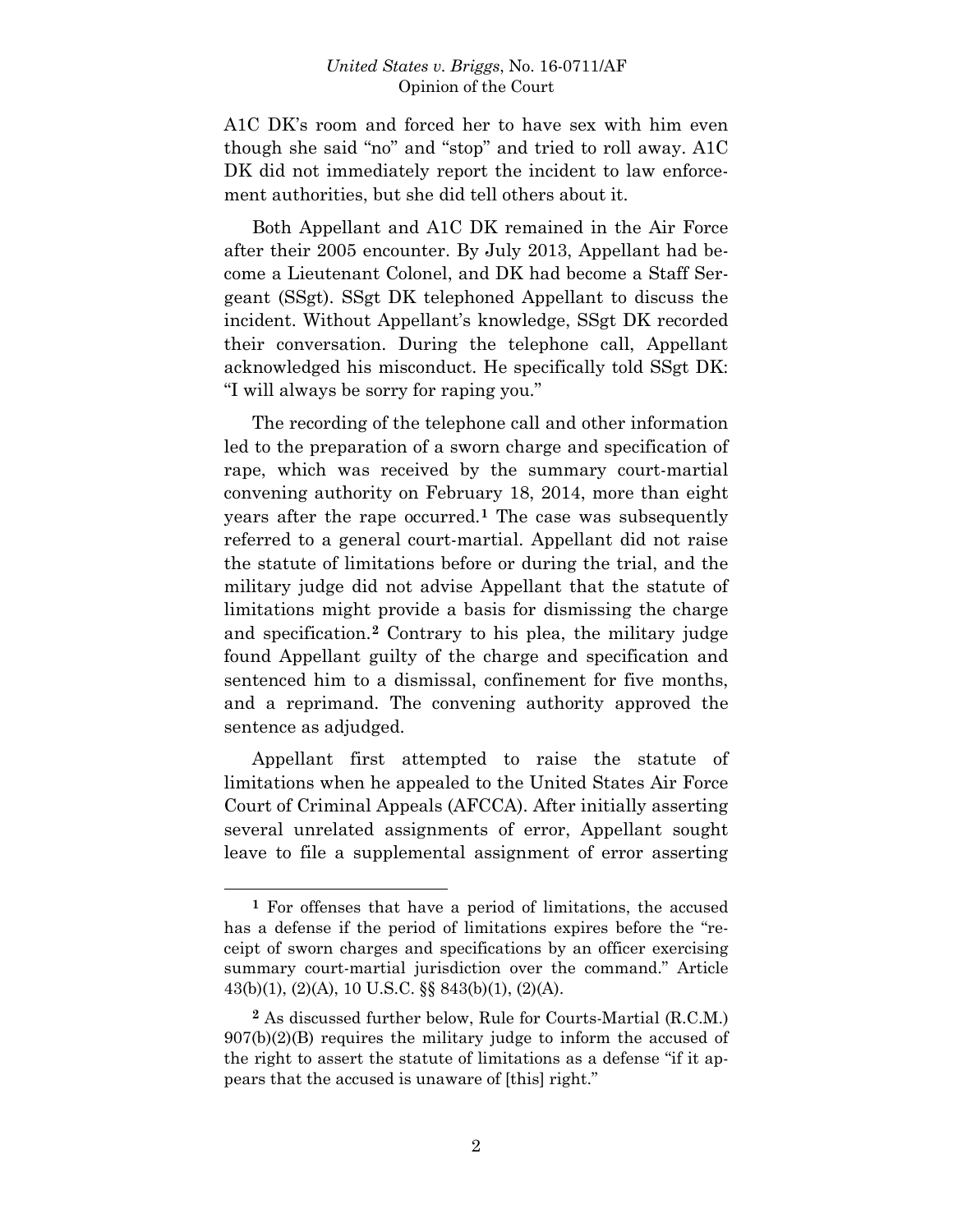the statute of limitations. The AFCCA, however, denied leave to file the supplemental assignment of error because Appellant had not raised the statute of limitations at trial. The AFCCA subsequently rejected Appellant's other assignments of error and affirmed the adjudged and approved findings and sentence. *United States v. Briggs*, No. ACM 38730, 2016 CCA LEXIS 385, 2016 WL 3682568 (A.F. Ct. Crim. App. June 23, 2016).

Appellant then filed a petition for grant of review in this Court. The assignments of error in the petition's supplement did not address the statute of limitations, but pursuant to *United States v. Grostefon*, 12 M.J. 431 (C.M.A. 1982), Appellant personally asserted that his trial counsel was ineffective for failing to raise and litigate a statute of limitations defense. We granted review of one assignment of error concerning the judicial composition of the AFCCA. *United States v. Briggs*, 75 M.J. 467 (C.A.A.F. 2016). We denied review of the ineffective assistance of counsel issue concerning counsel's failure to raise the statute of limitations. *United States v. Briggs*, 76 M.J. 36 (C.A.A.F. 2016). We then affirmed the decision of the AFCCA by summary disposition.**[3](#page-2-0)** *United States v. Briggs*, 76 M.J. 338 (C.A.A.F. 2017).

Appellant next petitioned the Supreme Court of the United States for a writ of certiorari. The Supreme Court initially denied Appellant's petition along with others presenting the judicial composition issue. *Abdirahman v. United States*, 138 S. Ct. 2702 (2018) (mem.). But on reconsideration, the Supreme Court granted the petition as to Appellant, vacated our judgment affirming the AFCCA, and remanded the case to us for further consideration in light of our decision in *United States v. Mangahas,* 77 M.J. 220 (C.A.A.F. 2018). *Abdirahman v. United* States, 139 S. Ct. 38 (2018).

<span id="page-2-0"></span>**<sup>3</sup>** Appellant contended that one judge on the AFCCA was disqualified because he was also assigned as a judge on the United States Court of Military Commission Review. We rejected the argument because we previously had rejected the same argument in *United States v. Ortiz*, 76 M.J. 189 (C.A.A.F. 2017). The Supreme Court subsequently affirmed our judgment. *United States v. Ortiz*, 138 S. Ct. 2165 (2018).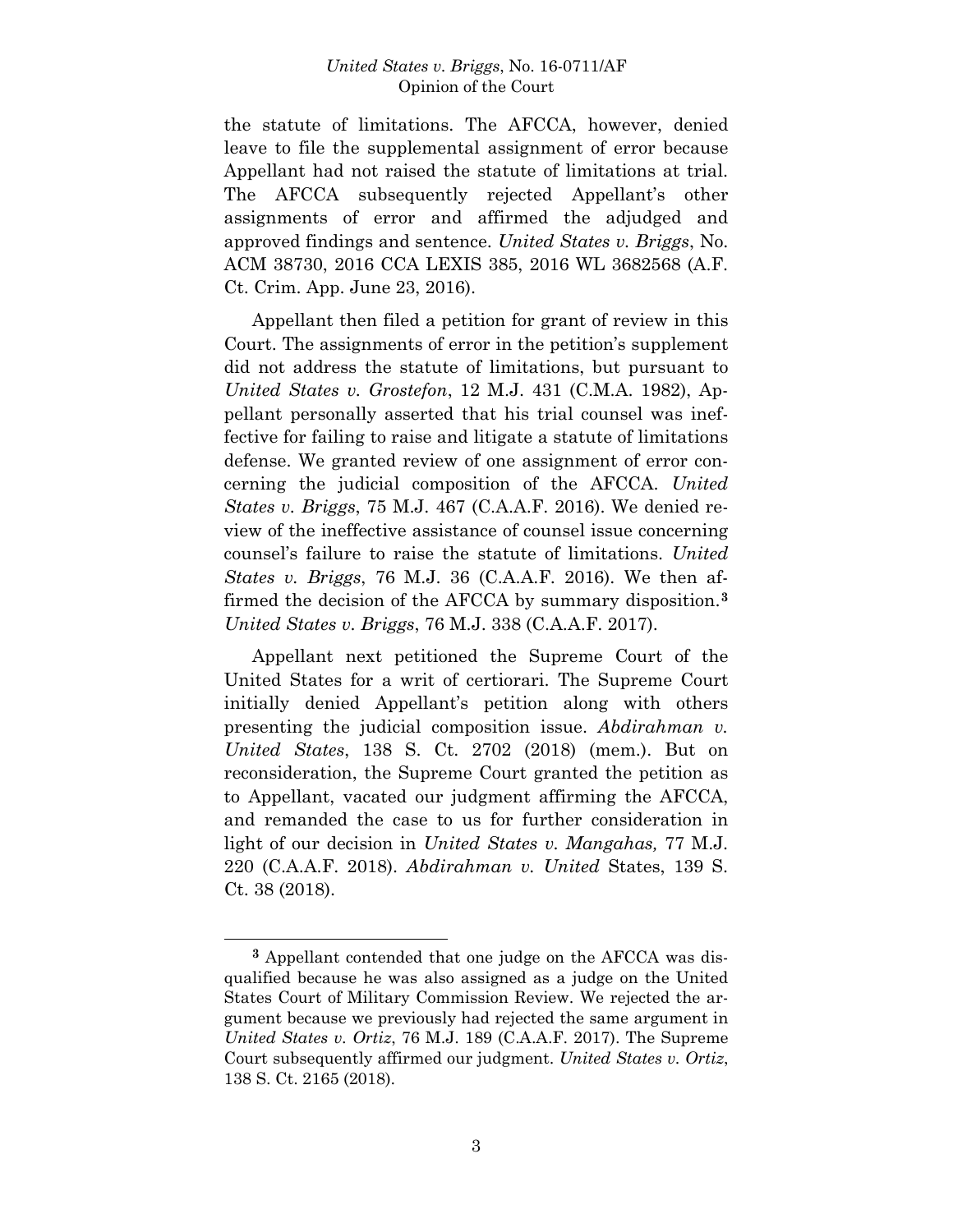*Mangahas* is a case concerning the statute of limitations for rape that we decided while Appellant's petition for certiorari was pending. In *Mangahas*, we corrected our interpretation of the version of Article 43(a), UCMJ, 10 U.S.C. § 843(a), that was in force from 1986 until 2006. 77 M.J. at 222. That version of Article 43(a), UCMJ, provided that "any offense punishable by death, may be tried and punished at any time without limitation." 10 U.S.C. § 843(a) (1994). Two precedents of this Court, *United States v. Stebbins*, 61 M.J. 366, 369 (C.A.A.F. 2005), and *Willenbring v. Neurauter*, 48 M.J. 152, 178 (C.A.A.F. 1998), had interpreted this language to mean that the offense of rape did not have a period of limitations because at the time those cases were decided, Article 120(a), UCMJ, provided that rape may "be punished by death or such other punishment as a court-martial may direct." In *Stebbins* and *Willenbring*, we recognized that the Supreme Court had earlier held in *Coker v. Georgia*, 433 U.S. 584, 598 (1977), that imposing capital punishment for the offense of rape of an adult woman would violate the Eighth Amendment of the United States Constitution. *Stebbins,* 61 M.J. at 369; *Willenbring*, 48 M.J. at 178. But in both cases we concluded that the *Coker* decision did not affect the application of Article 43(a) to the offense of rape as defined in Article 120(a). *Stebbins,* 61 M.J. at 369; *Willenbring*, 48 M.J. at 178. In *Mangahas*, however, we reconsidered this view because there is, in fact, no set of circumstances under which anyone could constitutionally be punished by death for the rape of an adult woman. 77 M.J. at 223−24. Accordingly, we overruled *Stebbins* and *Willenbring* to the extent that they held that rape was punishable by death at the time of the charged offenses. *Id.* at 222. We then concluded that the period of limitations for rape of an adult woman under the version of Article 43(a), UCMJ, in force from 1986 until 2006, was five years. *Id.*

Reconsidering Appellant's statute of limitation defense in light of *Mangahas* in this remand also requires us to address whether a 2006 amendment to Article 43, UCMJ, made by the National Defense Authorization Act for Fiscal Year 2006 (NDAA FY 2006), Pub. L. No. 109-163, §§ 552−53, 119 Stat. 3136, 3264 (2006), applies to an offense that occurred before its enactment. The relevant amendment, as discussed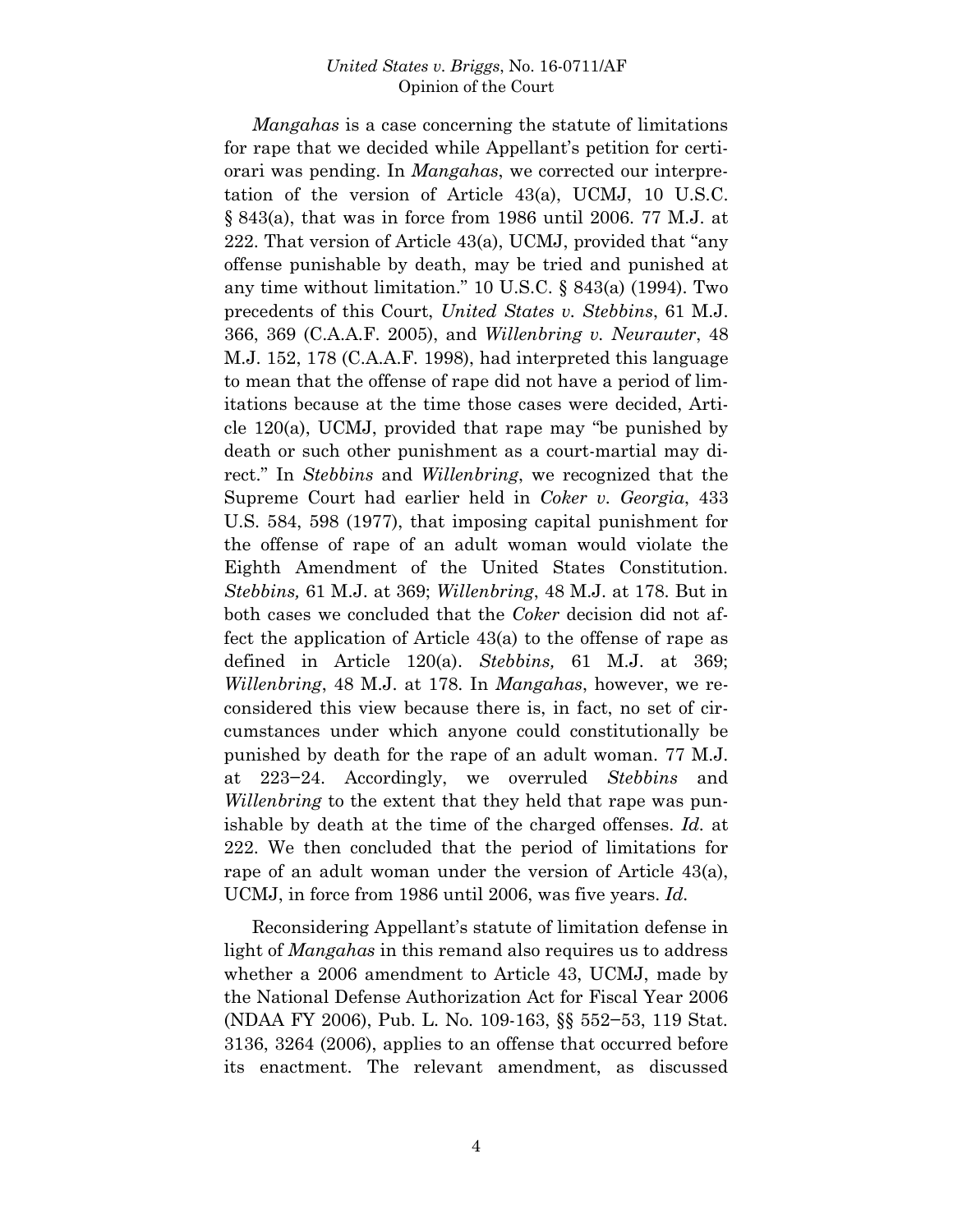further below, provides that the offense of rape "may be tried and punished at any time without limitation." Article 43(a), UCMJ, 10 U.S.C. § 843(a) (2012) (as amended by NDAA FY 2006 § 553). The Court in *Mangahas* noted the existence of the 2006 amendment to Article 43, UCMJ, but concluded that the amendment did not affect the issues before it. *See generally Mangahas*, 77 M.J. at 222 n.2.**[4](#page-4-0)** To determine the effect, if any, of the 2006 amendment to Article 43, UCMJ, on this case, we asked the parties to brief and argue two issues:

- I. DOES THE 2006 AMENDMENT TO ARTICLE 43, UCMJ, CLARIFYING THAT RAPE IS AN OFFENSE WITH NO STATUTE OF LIMITATIONS, APPLY RETROACTIVELY TO OFFENSES COMMITTED BEFORE ENACTMENT OF THE AMENDMENT BUT FOR WHICH THE THEN EXTANT STATUTE OF LIMITATIONS HAD NOT EXPIRED?
- II. CAN APPELLANT SUCCESSFULLY RAISE A STATUTE OF LIMITATIONS DEFENSE FOR THE FIRST TIME ON APPEAL?

*United States v. Briggs*, 78 M.J. 106 (C.A.A.F. 2018). We turn now to these issues.

# **II. Effect of the 2006 Amendment to Article 43, UCMJ**

In light of our decision in *Mangahas*, the parties agree that the version of Article 43, UCMJ, that existed at the time of Appellant's charged offense in 2005 established a five-year period of limitations. They further agree that, if Congress had not amended Article 43, UCMJ, in 2006, the period of limitations would have run in 2010, long before the charges in this case were received by the convening authority in 2014. What they disagree about is whether the 2006 amendment to Article 43, UCMJ, applies retroactively to a rape that occurred in 2005, thereby eliminating the statute of limitations for that offense. In other words, if the

<span id="page-4-0"></span>**<sup>4</sup>** In *Mangahas*, the statute of limitations had run prior to the enactment of the 2006 amendment. The Supreme Court has held that applying a new statute of limitations to revive a previously time-barred prosecution violates the Constitution's *Ex Post Facto* Clause. *Stogner v. California*, 539 U.S. 607, 610 (2003). The 2006 amendment therefore could not apply to the case.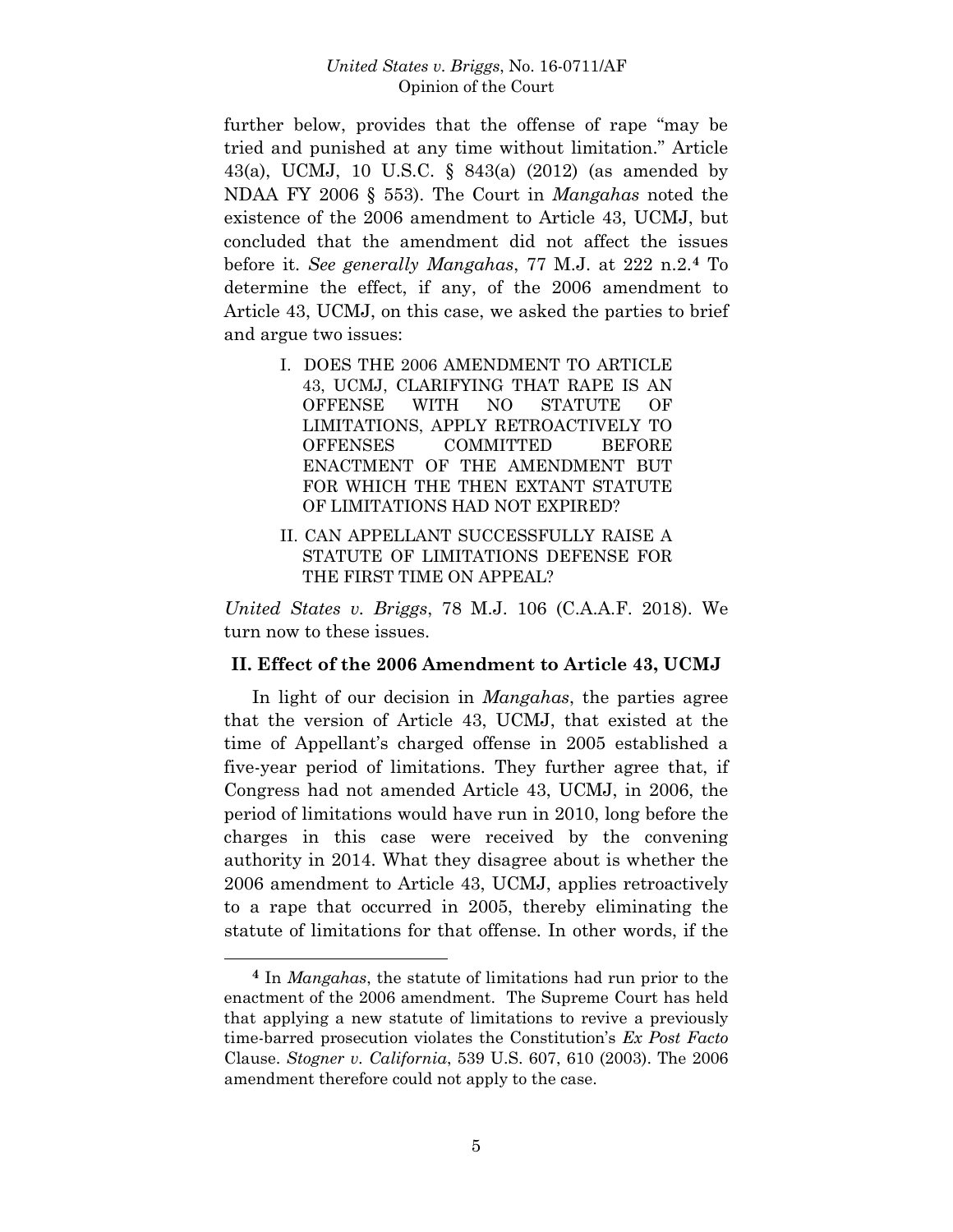2006 amendment does not apply retroactively, the finding of guilt in this case should be set aside and the charge and specification of this case should be dismissed. But if the 2006 amendment does apply retroactively, the conviction may stand.

The relevant portion of the 2006 amendment is as follows:

- SEC. 553. EXTENSION OF STATUTE OF LIMITATIONS FOR MURDER, RAPE, AND CHILD ABUSE OFFENSES UNDER THE UNIFORM CODE OF MILITARY JUSTICE.
- (a) NO LIMITATION FOR MURDER OR RAPE.— Subsection (a) of section 843 of title 10, United States Code (article 43 of the Uniform Code of Military Justice), is amended by striking "or with any offense punishable by death" and inserting "with murder or rape, or with any other offense punishable by death".

## NDAA FY 2006 § 553(a).

Appellant contends that the 2006 amendment applies only to conduct occurring after its enactment, and that the period of limitations applicable to his conduct is five years based on the statute of limitations in effect when the rape occurred. The Government takes the opposite position, asserting that the 2006 amendment applies and permits Appellant to be tried and punished for a rape that occurred in 2005, before the enactment of the 2006 amendment.

We generally apply the statute of limitations that was in effect at the time of the offense. *Mangahas*, 77 M.J. at 222 (citing *Toussie v. United States*, 397 U.S. 112, 115 (1970)). We generally presume that subsequent amendments do not apply because there is both a presumption against retroactive legislation, *see INS v. St. Cyr*, 533 U.S. 289, 316 (2001), and a presumption in favor of repose, *United States v. Habig*, 390 U.S. 222, 227 (1968). The Supreme Court, moreover, has instructed that "congressional enactments . . . will not be construed to have retroactive effect unless their language requires this result." *Bowen v. Georgetown Univ. Hospital*, 488 U.S. 204, 208 (1988).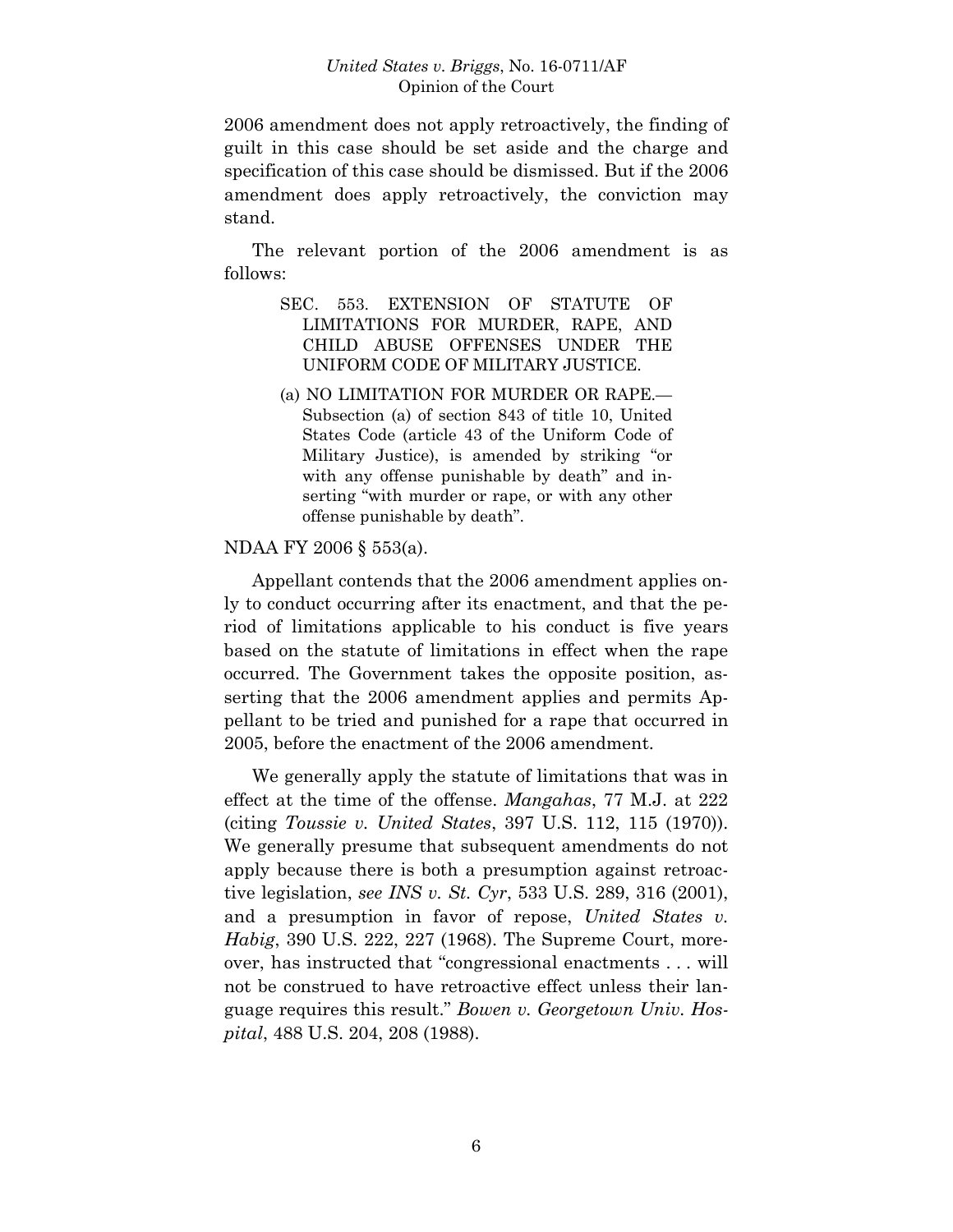We followed these principles in *United States v. Lopez de Victoria*, 66 M.J. 67, 73−74 (C.A.A.F. 2008). In that case, the accused was charged in 2006 with committing indecent acts with a child between 1998 and 1999. *Id.* at 68. At the time of the offense, the period of limitations for this offense under Article 43(b), UCMJ, was five years. *Id.* at 71. But in 2003, Congress amended Article 43(b), UCMJ, establishing a new period of limitations for indecent liberties with a child that expires when the child turns twenty-five years old. *Id.* at 72 (citing Article  $43(b)(2)(A)$ , UCMJ, 10 U.S.C. §  $843(b)(2)(A)$ ). The question was whether the amended statute of limitations governed the case. We concluded that the 2003 amendment did not apply based on the general presumption against retroactive legislation, the general presumption in favor of liberal construction of criminal statutes of limitation in favor of repose, and the absence of any indication of congressional intent to apply the 2003 amendment retrospectively. *Id.* at 74.

Appellant argues that we should apply the same analysis to this case that we applied in *Lopez de Victoria* and that we should similarly conclude that the 2006 amendment to Article 43, UCMJ, does not apply to his case. We agree. The presumption against retroactive legislation and the presumption in favor of liberal construction of criminal statutes of limitation in favor of repose apply with equal force because we see nothing in the text of the 2006 amendment that indicates that the amendment should have a retroactive effect. Section 553(a) does not distinguish between offenses that have already occurred and those that have not and does not specify an effective date. In *Lopez de Victoria*, we concluded that similar silence in the text of the 2003 amendment was ineffective to overcome the presumption against retroactivity and the presumption in favor of repose. *Id.* at 73–74.

To the extent that legislative history might be relevant,**[5](#page-6-0)** we also see nothing that indicates any intention for the 2006

<span id="page-6-0"></span>**<sup>5</sup>** We considered legislative history in *Lopez de Victoria*, 66 M.J. at 73. Since that decision, the Supreme Court has explained that "legislative history is not the law" and that courts "do not inquire what the legislature meant" but instead "ask only what the statute means." *Epic Systems Corp. v. Lewis,* 138 S. Ct. 1612, 1631 (2018) (internal quotation marks omitted) (citations omitted). In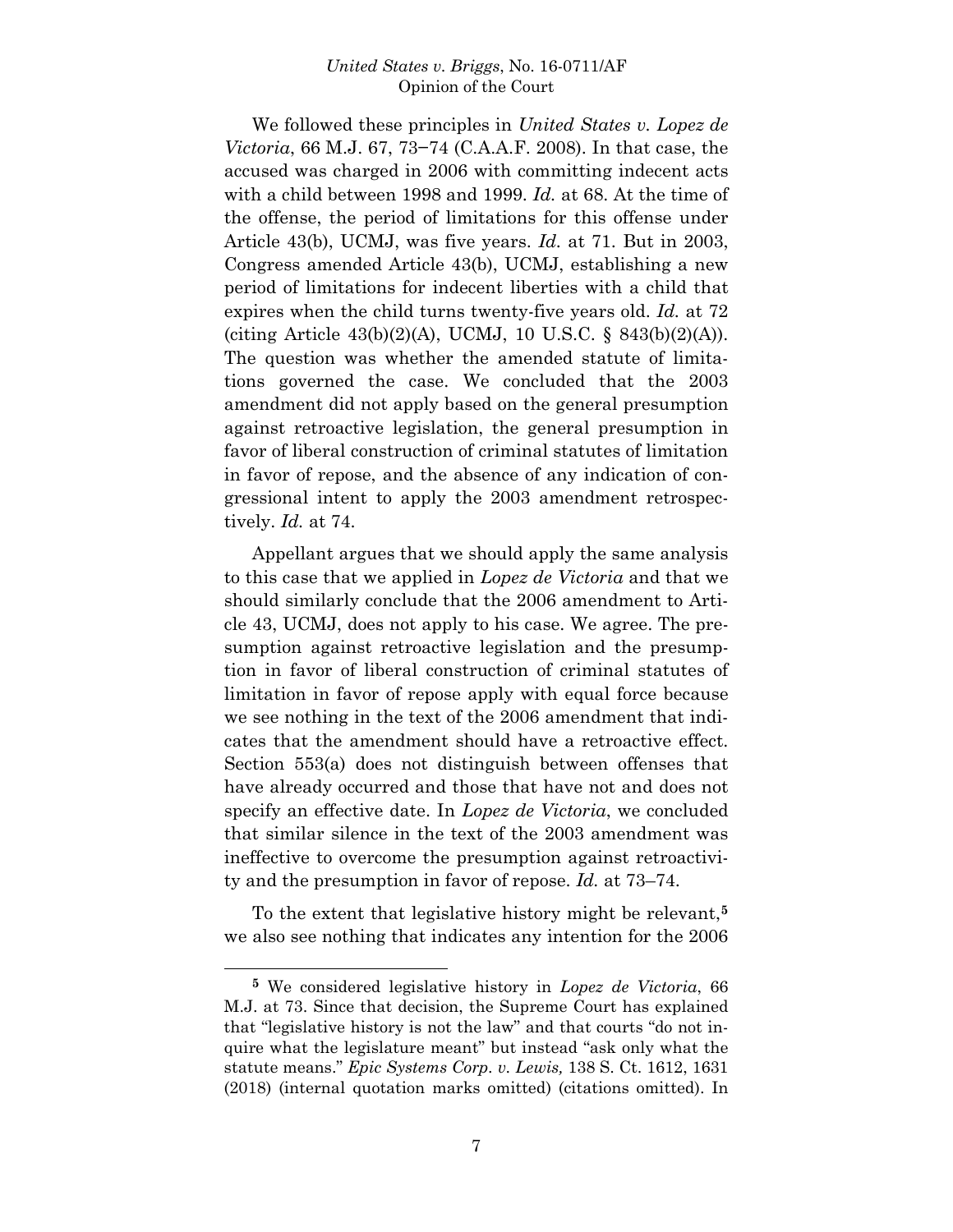amendment to apply retroactively. The NDAA FY 2006 was introduced in Congress in 2005 as H.R. 1815. No version of this bill as it worked its way through the House and Senate contained any provision indicating that the amendment would apply retroactively. *See* National Defense Authorization Act for Fiscal Year 2006, H.R. 1815, 109th Cong. (2005), https://www.congress.gov/bill/109th-congress/house-

bill/1815/text (providing the text of H.R. 1815 as introduced, reported, and engrossed in the House, as referred and engrossed in the Senate, and as an enrolled bill). The discussions of the amendment in the House Report and the Conference Report also say nothing about retroactivity. *See* H.R. Rep. No. 109-89, at 314, 342 (2005) (House Report); H.R. No. 109-360, at 703 (2005) (Conference Report). In *Lopez de Victoria*, we recognized a similar absence of evidence in the legislative history as a key factor in concluding that the 2003 amendment did not establish the period of limitations for offenses that had already occurred. 66 M.J. at 73.

The Government, however, argues that Congress intended the 2006 amendment to apply retroactively because the context of the 2006 amendment is different from the context of the 2003 amendment that we considered in *Lopez de Victoria*. In 2003, Congress clearly intended to change the period of limitations applicable to the offense of indecent liberties. But in 2006, the *Stebbins* and *Willenbring* precedents had established that rape had no period of limitations. Thus, according to the Government, Congress must have believed that it was merely codifying this Court's precedent, not changing the law. In such circumstances, the Government asserts, Congress would have intended to maintain the status quo and would have wanted the amendment to apply to offenses occurring both before and after the effective date of the amendment.

We reject this argument for two reasons urged by Appellant. First, the 2006 amendment to Article 43(a), UCMJ,

the matter before us, however, no party has asked us to reconsider the approach of *Lopez de Victoria* and whether relying on legislative history is appropriate when determining whether statutory amendments apply retroactively. We therefore leave that question for another case.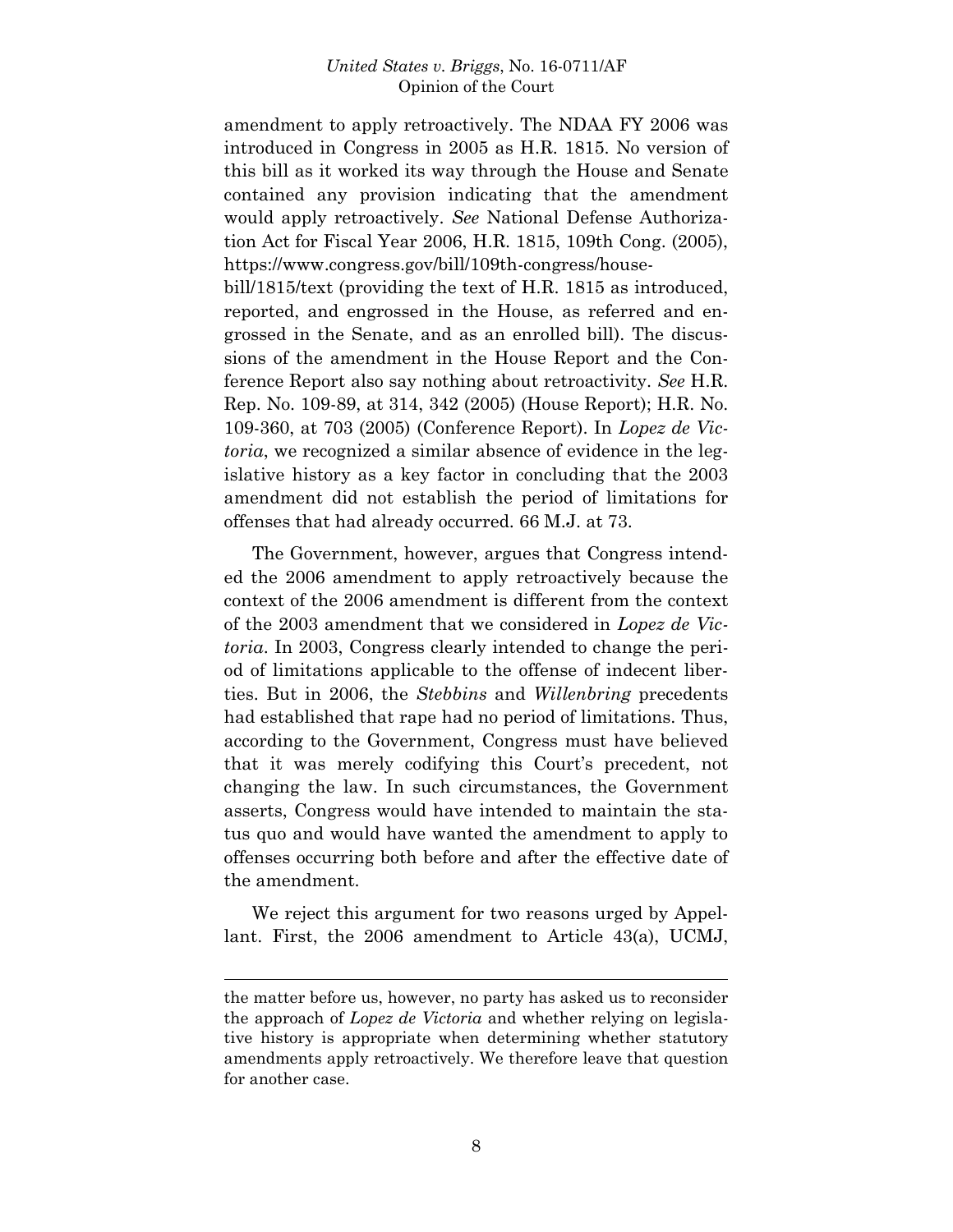was not limited to rape; it also eliminated the previous fiveyear period of limitations for unpremeditated murder.**[6](#page-8-0)** Congress therefore did not intend the 2006 amendment simply to maintain the status quo. Second, even if Congress believed that the amendment was codifying existing law with respect to the statute of limitations for rape, that belief alone would not imply that Congress intended for the amendment to apply retroactively. In such circumstances, Congress would have had no reason to consider the issue of retroactivity. And if Congress did not actually decide to make the statute apply retroactively, then the presumption of non-retroactivity should control. *See Lopez de Victoria*, 66 M.J. at 74.

The Government alternatively argues that applying the 2006 amendment to Appellant's conduct is not truly a "retroactive" application of the law because the 2006 amendment did not attach any new legal obligations on Appellant. The Government explains that the 1998 *Willenbring* precedent put Appellant on notice that his offense might not have a period of limitations. The 2006 amendment merely confirmed what *Willenbring* already said.

We recognize that not all changes to a statute that affect conduct that occurred prior to its enactment have a "retroactive effect." *Landgraf v. USI Film Products*, 511 U.S. 244, 270 (1994). But the Government's argument that the 2006 amendment did not have a retroactive effect is foreclosed by our analysis in *Lopez de Victoria*. In *Lopez de Victoria*, we held that applying an extended statute of limitations to con-

<span id="page-8-0"></span>**<sup>6</sup>** From 1986 until 2006, Article 43(a), UCMJ, provided no period of limitations for "offenses punishable by death" and a fiveyear period of limitations for other offenses. *See* National Defense Authorization Act for Fiscal Year 1987, Pub. L. No. 99-661, § 805(a), 100 Stat. 3816, 3908 (1986) (subsequently amended by NDAA FY 2006 §§ 552−53). Unpremeditated murder in violation of Article 118(2), UCMJ, is not an offense punishable by death. Article 118(2), (4), UCMJ, 10 U.S.C. § 918(2), (4). Accordingly, any unpremeditated murder committed between 1986 and 2006 had only a five-year period of limitations. *See Willenbring*, 48 M.J. at 178−79 (discussing the history of amendments to Article 43, UCMJ).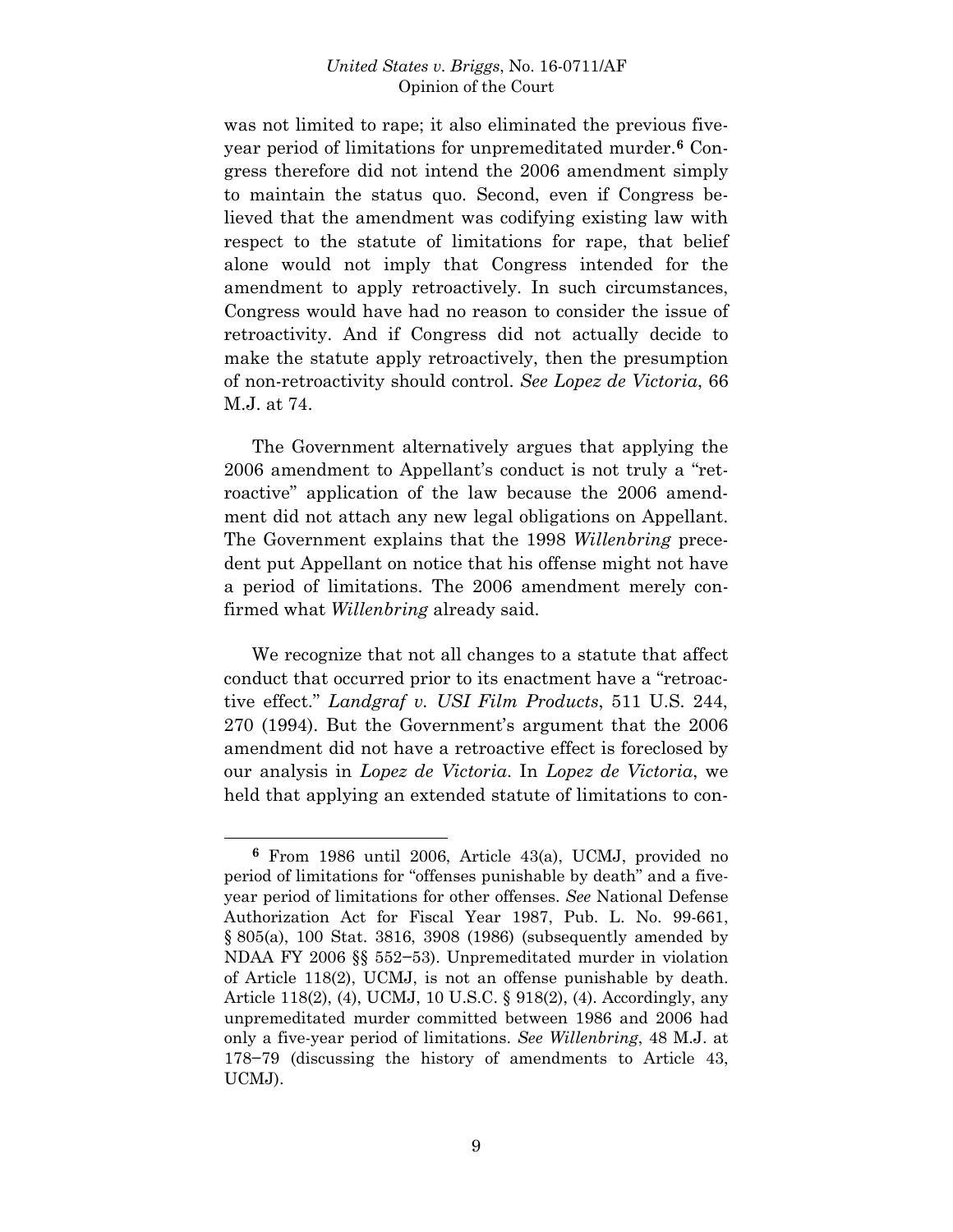duct that had already occurred attached new legal consequences to that conduct and thus was a retroactive application of the law. 66 M.J. at 73. On the basis of this precedent, we conclude that applying the 2006 amendment to Appellant's conduct, which occurred in 2005 and prior to the amendment, has an impermissible retroactive effect.

#### **III. Waiver, Forfeiture, and Related Arguments**

R.C.M. 907(b)(2)(B) addresses the procedure for asserting the statute of limitations. It provides:

> A charge or specification shall be dismissed upon motion made by the accused before the final adjournment of the court-martial in that case if:

. . . .

 (B) The statute of limitations (Article 43) has run, provided that, if it appears that the accused is unaware of the right to assert the statute of limitations in bar of trial, the military judge shall inform the accused of this right . . . .

The parties agree on two points about the meaning of this complex provision. First, the accused has a right before final adjournment of the case to assert the statute of limitations as a ground for dismissing a charge or specification. Second, the military judge must inform the accused of this right if it appears that the accused is unaware of it. They disagree, however, about what should happen in a case like this in which (1) the accused did not raise the statute of limitations before or at trial, (2) the military judge did not inform the accused of the right to raise the statute of limitations, and (3) raising the statute of limitations most likely would have been futile because precedents in effect at the time of trial held that there was no period of limitations for the offense of rape.

In the Government's view, R.C.M. 907(b)(2)(B) merely prevents a reviewing court from concluding that the accused *knowingly and intentionally waived* the statute of limitations as a defense. The Government asserts that the reviewing court still must treat the defense as forfeited, and may reverse a finding of guilt only if it finds plain error. *See United States v. Jones*, 78 M.J. 37, 44 (C.A.A.F. 2018) (forfeited issues are reviewed for plain error). In this case, the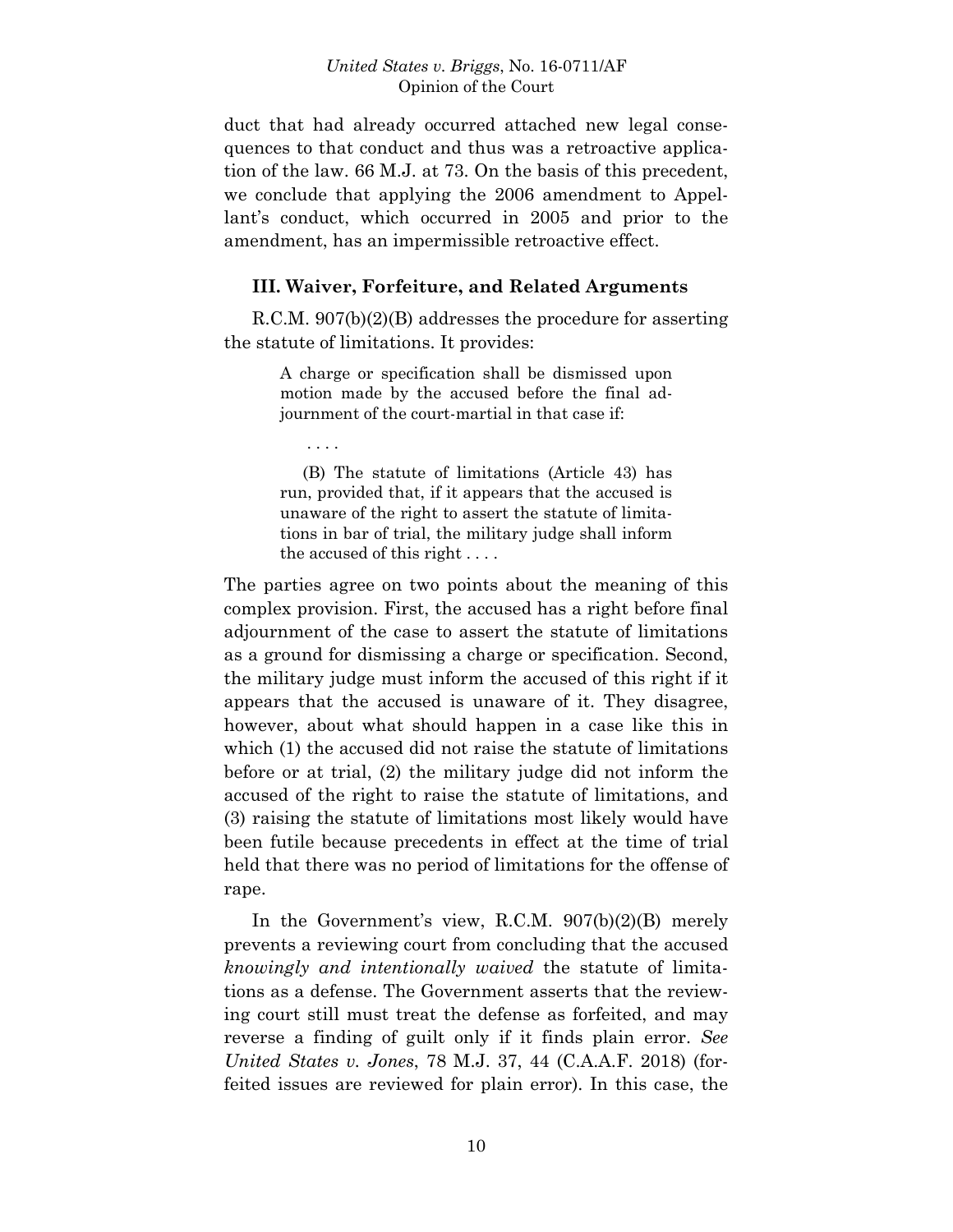Government contends that the Court cannot find plain error because the Supreme Court held in *Musacchio v. United States*, 136 S. Ct. 709, 718 (2016), that an accused's failure to assert the statute of limitations is not plain error.

We disagree. In *Musacchio*, the Supreme Court reasoned that a statute of limitations defense is not jurisdictional and therefore the "defense becomes part of a case only if the defendant puts the defense in issue." *Id.* Accordingly, "[w]hen a defendant does not press the defense, then, there is no error for an appellate court to correct—and certainly no plain error." *Id.* The Supreme Court, however, made this decision in the context of a federal criminal prosecution governed by the Federal Rules of Criminal Procedure. We think that cases under the Rules for Courts-Martial are distinguishable. As indicated above, R.C.M.  $907(b)(2)(B)$  requires the military judge to inform the accused of the right to assert the statute of limitations. The Federal Rules of Criminal Procedure have no analogous provision. Accordingly, in a court-martial, R.C.M. 907(b)(2)(B) makes the statute of limitations "part of a case" whenever the accused has a statute of limitations defense and does not appear to know it. We therefore can review Appellant's failure to raise the statute of limitations for plain error.

To establish plain error, Appellant must show "(1) error that is (2) clear or obvious and (3) results in material prejudice to his substantial rights." *United States v. Armstrong*, 77 M.J. 465, 469 (C.A.A.F. 2018) (internal quotation marks omitted) (citation omitted). Plain error is assessed at the time of appeal. *United States v. Harcrow*, 66 M.J. 154, 159 (C.A.A.F. 2008) ("where the law at the time of trial was settled and clearly contrary to the law at the time of appeal—it is enough that an error be plain at the time of appellate consideration" (internal quotation marks omitted) (citation omitted)). Our decision in *Mangahas* has now established that the period of limitations for a rape committed in 2005 was five years. Accordingly, it was clear and obvious error at least as assessed in hindsight on appeal, entertaining the fiction that *Mangahas* had been decided at the time of Appellant's court-martial—for the military judge not to inform Appellant of the five-year period of limitation when the